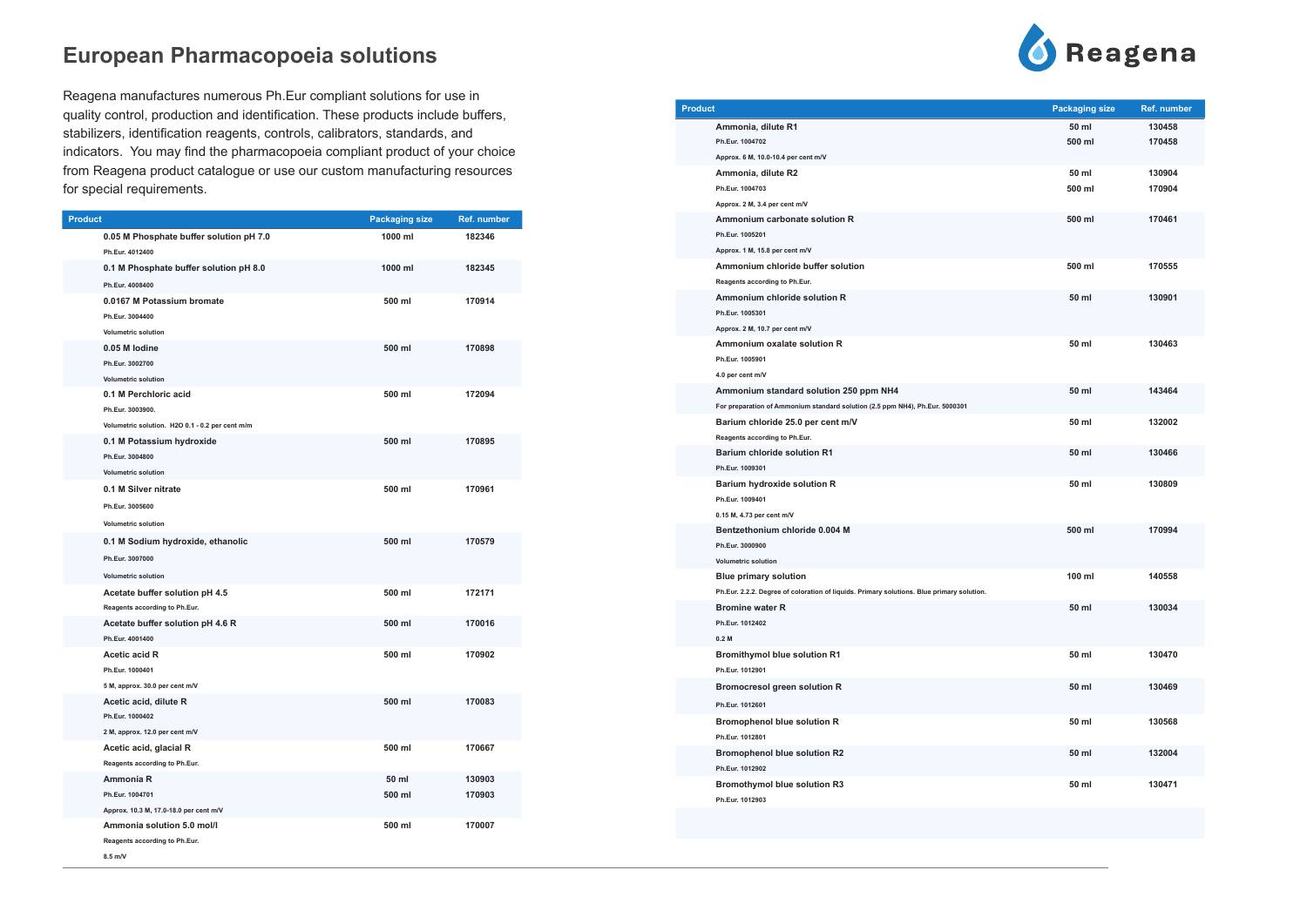| <b>Product</b>                                                          |                                                            | <b>Packaging size</b> | Ref. number |
|-------------------------------------------------------------------------|------------------------------------------------------------|-----------------------|-------------|
| Buffer solution pH 3.5 R                                                |                                                            | 500 ml                | 170554      |
| Ph.Eur. 4000600                                                         |                                                            |                       |             |
|                                                                         | Calcium standard solution 1000 ppm Ca                      | 50 ml                 | 130494      |
|                                                                         | For Calcium standard solution (100 ppm Ca) Ph.Eur. 5000801 |                       |             |
| Calcium chloride solution R                                             |                                                            | 50 ml                 | 132176      |
| Ph.Eur. 1014601                                                         |                                                            |                       |             |
| 5.5 per cent m/V calcium chloride                                       |                                                            |                       |             |
|                                                                         | Chloride standard solution 500 ppm                         | 50 ml                 | 130498      |
|                                                                         | For Chloride standard solution 5 ppm Cl Ph.Eur. 5000901    |                       |             |
| Citric acid 20.0 per cent m/V                                           |                                                            | 50 ml                 | 130948      |
| Reagents according to Ph.Eur.                                           |                                                            |                       |             |
| <b>Copper citrate solution R</b>                                        |                                                            | 50 ml                 | 132275      |
| Ph.Eur. 1023100                                                         |                                                            |                       |             |
| <b>Copper sulphate solution R</b>                                       |                                                            | 50 ml                 | 132178      |
| Ph.Eur. 1022501                                                         |                                                            |                       |             |
| 12.5 per cent m/V                                                       |                                                            |                       |             |
|                                                                         | Copper tetrammine, ammoniacal solution of R                | $100$ ml              | 140817      |
| Ph.Eur. 1022600                                                         |                                                            |                       |             |
| <b>Crystal violet solution R</b>                                        |                                                            | 50 ml                 | 130499      |
| Ph.Eur. 1022901                                                         |                                                            |                       |             |
|                                                                         | Cupri-tartaric solution R, solution I                      | 50 ml                 | 130536      |
| Ph.Eur. 1023300                                                         |                                                            |                       |             |
|                                                                         | Cupri-tartaric solution R, solution II                     | 50 ml                 | 130537      |
| Ph.Eur. 1023300                                                         |                                                            |                       |             |
|                                                                         | Decolorized pararosaniline solution R                      | 50 ml                 | 132089      |
| Ph.Eur. 1062201                                                         |                                                            |                       |             |
| Dilute buffer solution pH 1.2                                           |                                                            | 10 000 ml             | 110635      |
| Reagents according to Ph.Eur.                                           |                                                            |                       |             |
| Dilute buffer solution pH 7.5                                           |                                                            | 10 000 ml             | 110643      |
| Reagents according to Ph.Eur.                                           |                                                            |                       |             |
|                                                                         | Dimidium bromide-sulphan blue mixed solution R             | 50 ml                 | 132051      |
| Ph. Eur. 1031101                                                        |                                                            |                       |             |
| Diphenylamine solution R                                                |                                                            | 50 ml                 | 130570      |
| Ph.Eur. 1032101                                                         |                                                            |                       |             |
| 0.1 per cent m/V                                                        |                                                            |                       |             |
|                                                                         | Disodium hydrogen phosphate solution R                     | 50 ml                 | 130973      |
| Ph.Eur. 1033301                                                         |                                                            |                       |             |
| 9.0 per cent m/V                                                        |                                                            | $100$ ml              |             |
|                                                                         | Ferric ammonium sulphate solution R2                       |                       | 140476      |
| Ph.Eur. 1037702                                                         |                                                            |                       |             |
| Approx. 0.25 M, 10.0 per cent m/V<br><b>Ferric chloride solution R1</b> |                                                            | 50 ml                 | 130477      |
| Ph.Eur. 1037801                                                         |                                                            |                       |             |
| 10.5 per cent m/V                                                       |                                                            |                       |             |
| Ferric chloride solution R2                                             |                                                            | 50 ml                 | 130478      |
| Ph.Eur. 1037802                                                         |                                                            |                       |             |
| 1.3 per cent m/V                                                        |                                                            |                       |             |
|                                                                         |                                                            |                       |             |

| <b>Product</b>                                              | <b>Packaging size</b> | <b>Ref. number</b> |
|-------------------------------------------------------------|-----------------------|--------------------|
| <b>Ferroin R</b>                                            | 50 ml                 | 130479             |
| Ph.Eur. 1038100                                             |                       |                    |
| Fuchsin solution, decolorised R1                            | 50 ml                 | 130827             |
| Ph.Eur. 1039402                                             |                       |                    |
| Glycerol mixture for thioacetamide reagent R                | 50 ml                 | 130481             |
| Ph.Eur. 1089601                                             |                       |                    |
| Hexamethylenetetramine solution                             | 100 ml                | 140971             |
| Ph.Eur. 2.2.1. Clarity and degree of opalescence of liquids |                       |                    |
| Hydrazine sulfate solution                                  | 100 ml                | 140972             |
| Ph.Eur. 2.2.1. Clarity and degree of opalescence of liquids |                       |                    |
| Hydrochloric acid 0,1 M                                     | 500 ml                | 170170             |
| Ph.Eur. 3002100                                             | 10 000 ml             | 110170             |
| Volumetric solution. 0.37 per cent                          |                       |                    |
| Hydrochloric acid 0,1 mol/l 0.1 per cent SDS                | 10 000 ml             | 110654             |
| Reagents according to Ph.Eur.                               |                       |                    |
| Hydrochloric acid 0,1 mol/l 2.0 per cent SDS                | 10 000 ml             | 110658             |
| Reagents according to Ph.Eur.                               |                       |                    |
| <b>Hydrochloric acid 1 M</b>                                | 500 ml                | 170172             |
| Ph.Eur. 3001800                                             |                       |                    |
| 3.65 per cent                                               |                       |                    |
| Hydrochloric acid 1.0 per cent m/V                          | 500 ml                | 170496             |
| Reagents according to Ph.Eur.                               |                       |                    |
| $0.28$ M                                                    |                       |                    |
| Hydrochloric acid 5.0 M                                     | 500 ml                | 170174             |
| Reagents according to Ph.Eur.                               |                       |                    |
| <b>Hydrochloric acid 6 M</b>                                | 500 ml                | 170175             |
| Ph.Eur. 3001500                                             |                       |                    |
| 21.9 per cent                                               |                       |                    |
| <b>Hydrochloric acid R1</b>                                 | 500 ml                | 170177             |
| Ph.Eur. 1043501                                             |                       |                    |
| 25.0 per cent m/V, 6.855 M                                  |                       |                    |
| Hydrochloric acid, dilute R                                 | 500 ml                | 170173             |
| Ph.Eur. 1043503                                             | 10 000 ml             | 110173             |
| 2.0 M, 7.3 per cent m/V                                     |                       |                    |
| Hydrochlorid acid 0.01 M                                    | 10 000 ml             | 112411             |
| Reagents according to Ph.Eur.                               |                       |                    |
| Hydrochlorid acid 0.02 M                                    | 10 000 ml             | 112412             |
| Reagents according to Ph.Eur.                               |                       |                    |
| Hydrochlorid acid 0.5 M                                     | 500 ml                | 170954             |
| Reagents according to Ph.Eur.                               |                       |                    |
| <b>Volumetric solution</b>                                  |                       |                    |
| Hydrochlorid acid 10.0 per cent m/m                         | 500 ml                | 170497             |
| Reagents according to Ph.Eur.                               |                       |                    |
| Approx. 2.9 M                                               |                       |                    |
| Hydrogen peroxide solution 6.0 per cent m/V                 | 50 ml                 | 132047             |
| Reagents according to Ph.Eur.                               |                       |                    |
| <b>Contains stabilizer</b>                                  |                       |                    |

| <b>Packaging size</b> | Ref. number |
|-----------------------|-------------|
| 50 ml                 | 130479      |
| 50 ml                 | 130827      |
| 50 ml                 | 130481      |
| 100 ml                | 140971      |
| 100 ml                | 140972      |
| 500 ml                | 170170      |
| 10 000 ml             | 110170      |
| 10 000 ml             | 110654      |
| 10 000 ml             | 110658      |
| 500 ml                | 170172      |
| 500 ml                | 170496      |
| 500 ml                | 170174      |
| 500 ml                | 170175      |
| 500 ml                | 170177      |
| 500 ml                | 170173      |
| 10 000 ml             | 110173      |
| 10 000 ml             | 112411      |
| 10 000 ml             | 112412      |
| 500 ml                | 170954      |
| 500 ml                | 170497      |
| 50 ml                 | 132047      |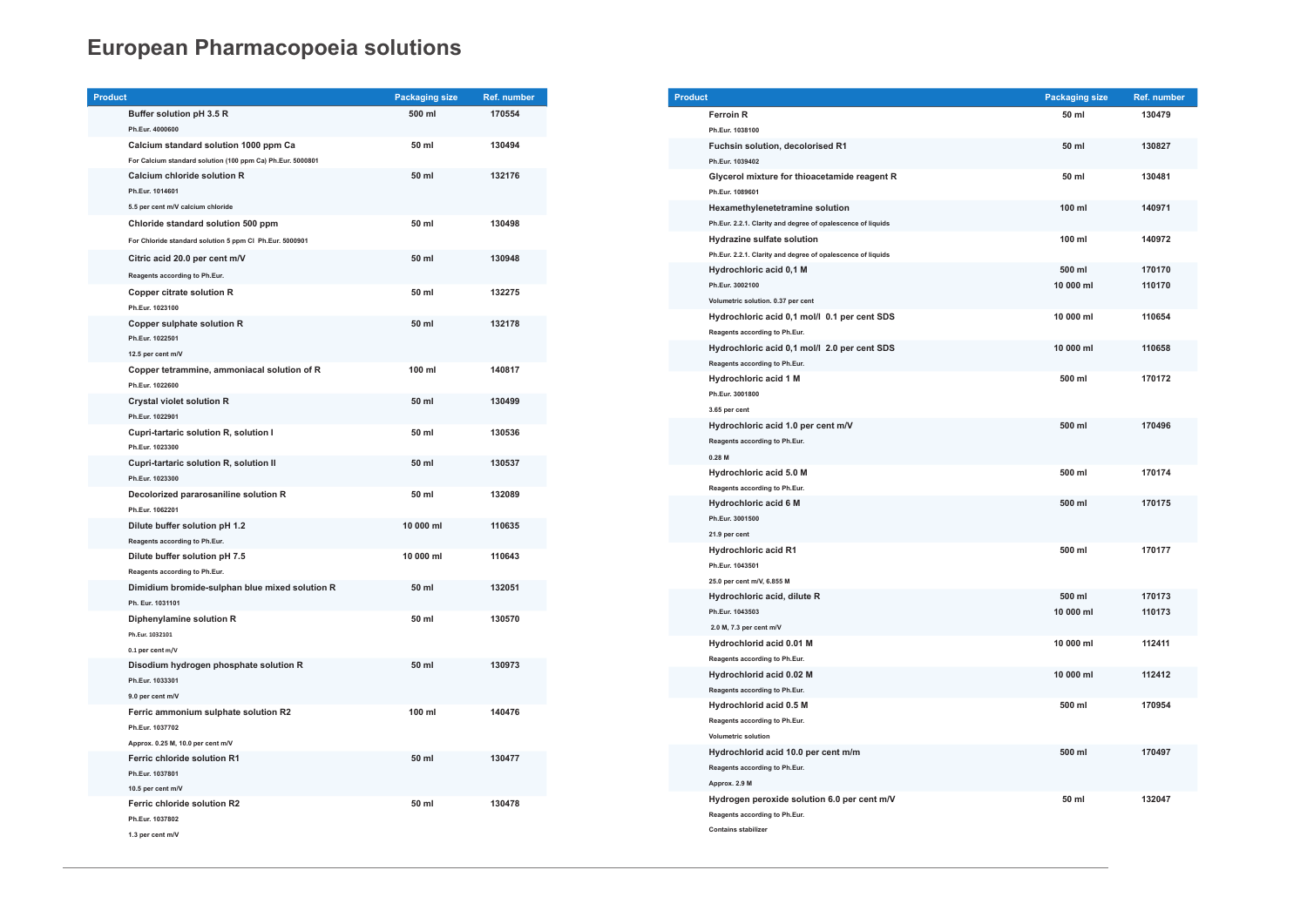| <b>Product</b> |                                                                                                                      | <b>Packaging size</b> | Ref. number |
|----------------|----------------------------------------------------------------------------------------------------------------------|-----------------------|-------------|
|                | Hydrogen peroxide solution, dilute 3 per cent m/m<br>Reagents according to Ph.Eur.<br><b>Contains stabilizer</b>     | 50 ml                 | 132025      |
|                | lodine bromide solution R<br>Ph.Eur. 1045901                                                                         | 500 ml                | 170704      |
|                | Iron standard solution 200 ppm Fe<br>For Iron standard solution (20 ppm Fe) Ph. Eur. 5001600                         | 50 ml                 | 130557      |
|                | Lead acetate paper R<br>Ph.Eur. 1048102<br>2 g/ vial                                                                 | 100 ml                | 142017      |
|                | Lead acetate solution R<br>Ph.Eur. 1048103<br>9.5 per cent m/V, 0.25 M                                               | 50 ml                 | 130746      |
|                | Lead nitrate 0.1 M<br>Ph.Eur. 3003100<br><b>Volumetric solution</b>                                                  | 500 ml                | 170710      |
|                | Lead standard solution 0.1 per cent Pb R<br>Ph.Eur. 5001700<br>Lead standard solution (0.1 per cent Pb). 1000 ppm Pb | 50 ml                 | 130539      |
|                | Magnesium standard solution 0.1 per cent Mg<br>Ph.Eur. 5001803                                                       | 50 ml                 | 130540      |
|                | Magnesium sulfate 25 per cent in dilute sulfuric acid<br>Reagents according to Ph.Eur.                               | 500 ml                | 172026      |
|                | <b>Mandel's reagent</b><br>Reagents according to Ph.Eur.                                                             | 30 ml                 | 122136      |
|                | Mercuric acetate solution R<br>Ph.Eur. 1052001<br>3.19 per cent m/V                                                  | 500 ml                | 170541      |
|                | Mercuric chloride solution R<br>Ph.Eur. 1052201<br>5.4 per cent m/V                                                  | 50 ml                 | 130970      |
|                | Methyl orange solution R<br>Ph.Eur. 1054802<br>0.1 per cent m/V                                                      | 50 ml                 | 130544      |
|                | Methyl red mixed solution R<br>Ph.Eur. 1055101                                                                       | 50 ml                 | 130546      |
|                | Methyl red solution R<br>Ph.Eur. 1055102<br>0.05 per cent m/V                                                        | 50 ml                 | 130545      |
|                | Ninhydrin solution R2<br>Ph.Eur. 1058305                                                                             | 50 ml                 | 132048      |
|                | Nitrate standard solution 1000 ppm (NO3)<br>For Nitrate standard solution (100 ppm NO3) Ph. Eur. 5002100             | 50 ml                 | 130549      |

| <b>Product</b> |                                                            | <b>Packaging size</b> | Ref. number |
|----------------|------------------------------------------------------------|-----------------------|-------------|
|                | Nitric acid 5 M                                            | 500 ml                | 170382      |
|                | Reagents according to Ph.Eur.                              |                       |             |
|                | 31.5 per cent m/V, 5 N                                     |                       |             |
|                | Nitric acid, dilute R                                      | 500 ml                | 170384      |
|                | Ph.Eur. 1058402                                            |                       |             |
|                | 2.0 M, 12.5 per cent m/V = 2 N                             |                       |             |
|                | <b>Phenol red solution R</b>                               | 50 ml                 | 130475      |
|                | Ph.Eur. 1063601                                            |                       |             |
|                | 0.1 per cent m/V                                           |                       |             |
|                | <b>Phenol red solution R2</b>                              | 50 ml                 | 130823      |
|                | Ph.Eur. 1063603                                            |                       |             |
|                | <b>Phenolphthalein solution R</b>                          | 50 ml                 | 130474      |
|                | Ph.Eur. 1063702                                            |                       |             |
|                | <b>Phenolphthalein solution R1</b>                         | 50 ml                 | 130572      |
|                | Ph.Eur. 1063703                                            |                       |             |
|                | Phosphate buffer pH 2.3                                    | 10 000 ml             | 110607      |
|                | Reagents according to Ph.Eur.                              |                       |             |
|                | Phosphate buffer pH 2.1                                    | 10 000 ml             | 110606      |
|                | Reagents according to Ph.Eur.                              |                       |             |
|                | Phosphate buffer pH 3.0 10 mM                              | 5000 ml               | 192361      |
|                | Reagents according to Ph.Eur.                              |                       |             |
|                | Phosphate buffer pH 7.4 10 mM                              | 5000 ml               | 192362      |
|                | Reagents according to Ph.Eur.                              |                       |             |
|                | Phosphate buffer solution pH 6.8 + 1 per cent SLS          | 10 000 ml             | 112372      |
|                | Ph.Eur. 4003300 + 1 per cent SLS                           |                       |             |
|                | Phosphate buffer solution pH 6.8 + 1.5 per cent SLS        | 10 000 ml             | 112363      |
|                | Ph.Eur. 4003300 + 1.5 per cent SLS                         |                       |             |
|                | Phosphate buffer solution pH 6.8 + 2.5 per cent SLS        | 10 000 ml             | 112377      |
|                | Ph.Eur. 4003300 + 2.5 per cent SLS                         |                       |             |
|                | Phosphate buffer solution pH 6.8 R                         | 10 000 ml             | 110617      |
|                | Ph.Eur. 4003300                                            |                       |             |
|                | Phosphate standard solution 500 ppm PO4                    | 50 ml                 | 130575      |
|                | For Phosphate standard solution 5 ppm PO4 Ph. Eur. 5002200 |                       |             |
|                | Phosphoric acid, dilute R                                  | 500 ml                | 170694      |
|                | Ph.Eur. 1065101                                            |                       |             |
|                | 9.5 - 10.5 per cent m/m.                                   |                       |             |
|                | Potassium bromide 10.0 per cent m/V                        | 50 ml                 | 132007      |
|                | Reagents according to Ph.Eur.                              |                       |             |
|                | Potassium carbonate solution 15.0 per cent m/V             | 50 ml                 | 130953      |
|                | Reagents according to Ph.Eur.                              |                       |             |
|                | Potassium chloride 10 per cent m/V                         | 500 ml                | 170980      |
|                | Reagents according to Ph.Eur.                              |                       |             |

| <b>Packaging size</b> | Ref. number |  |
|-----------------------|-------------|--|
| 500 ml                | 170382      |  |
| 500 ml                | 170384      |  |
| 50 ml                 | 130475      |  |
| 50 ml                 | 130823      |  |
| 50 ml                 | 130474      |  |
| 50 ml                 | 130572      |  |
| 10 000 ml             | 110607      |  |
| 10 000 ml             | 110606      |  |
| 5000 ml               | 192361      |  |
| 5000 ml               | 192362      |  |
| 10 000 ml             | 112372      |  |
| 10 000 ml             | 112363      |  |
| 10 000 ml             | 112377      |  |
| 10 000 ml             | 110617      |  |
| 50 ml                 | 130575      |  |
| 500 ml                | 170694      |  |
| 50 ml                 | 132007      |  |
| 50 ml                 | 130953      |  |
| 500 ml                | 170980      |  |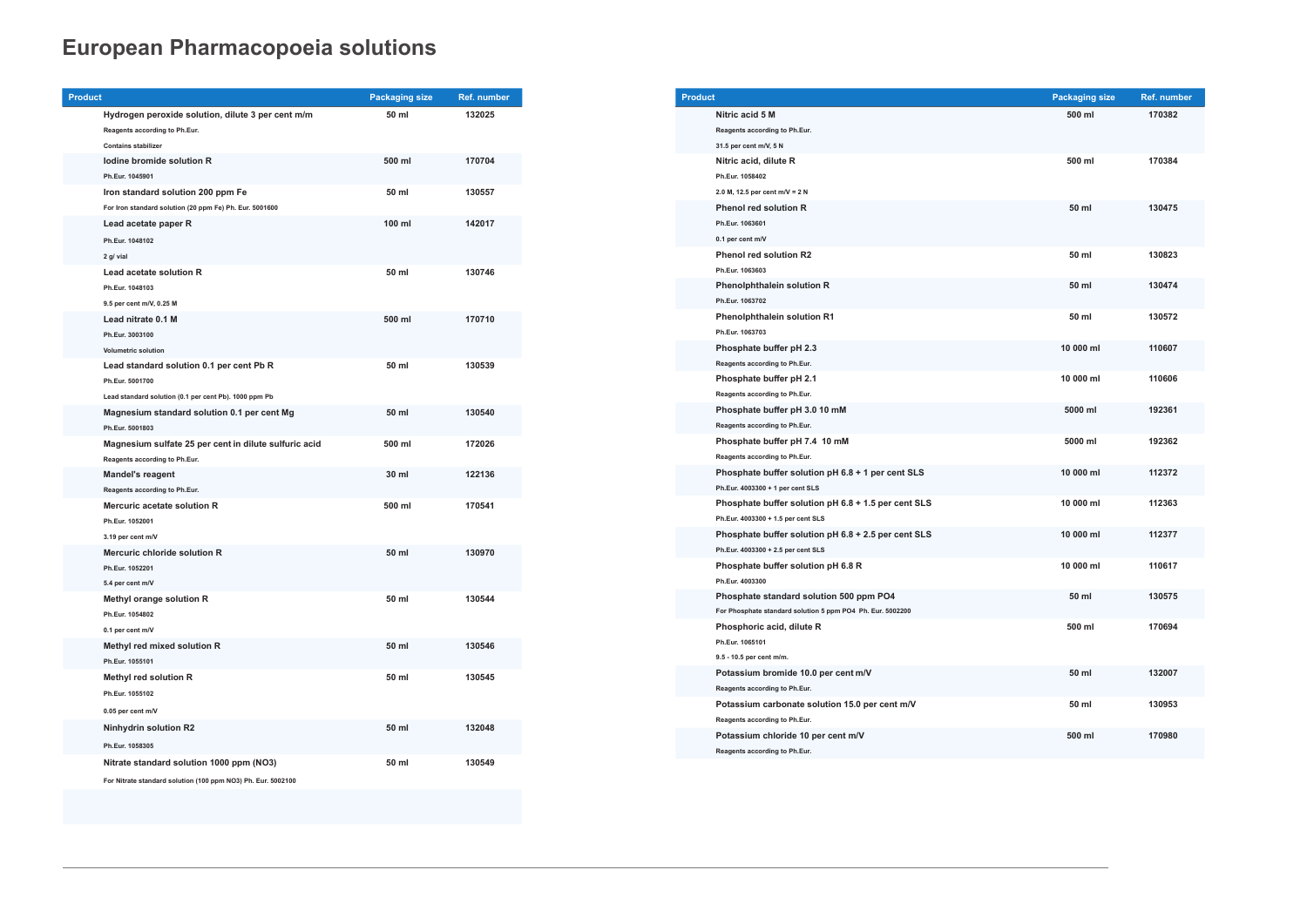| <b>Product</b>                         | <b>Packaging size</b> | <b>Ref. number</b> |
|----------------------------------------|-----------------------|--------------------|
| Potassium ferrocyanide solution R      | 50 ml                 | 130705             |
| Ph.Eur. 1069801                        |                       |                    |
| 5.3 per cent m/V                       |                       |                    |
| Potassium hydroxide 0.5 M              | 500 ml                | 170152             |
| Reagents according to Ph.Eur.          |                       |                    |
| 2.8 per cent m/V                       |                       |                    |
| Potassium hydroxide 1.0 M              | 500 ml                | 170675             |
| Reagents according to Ph.Eur.          |                       |                    |
| Potassium hydroxide 2 M                | 50 ml                 | 130151             |
| Reagents according to Ph.Eur.          |                       |                    |
| 11.2 per cent m/V                      |                       |                    |
|                                        |                       |                    |
| Potassium iodide 10.0 per cent m/V     | 500 ml                | 170735             |
| Reagents according to Ph.Eur.          |                       |                    |
| 0.7 <sub>M</sub>                       |                       |                    |
| Potassium iodide solution R            | 1000 ml               | 180937             |
| Ph.Eur. 1070502                        |                       |                    |
| 16.6 per cent m/V                      |                       |                    |
| Potassium iodide solution, iodinated R | 50 ml                 | 132011             |
| Ph.Eur. 1070503                        | 500 ml                | 172011             |
| Potassium permanganate 0.02 M          | 500 ml                | 170161             |
| Ph.Eur. 3005300                        |                       |                    |
| Potassium permanganate solution R      | 30 ml                 | 122038             |
| Ph.Eur. 1070902                        |                       |                    |
| 3.0 per cent m/V                       |                       |                    |
| Potassium pyroantimonate solution R    | 50 ml                 | 130707             |
| Ph.Eur. 1071301                        |                       |                    |

| Potassium thiocyanate solution R                                                 | 50 ml     | 130489 |
|----------------------------------------------------------------------------------|-----------|--------|
| Ph.Eur. 1071801                                                                  |           |        |
| 9.7 per cent m/V                                                                 |           |        |
| <b>Red primary solution</b>                                                      | $100$ ml  | 140552 |
| Ph.Eur. 2.2.2. Degree of coloration of liquids. Primary solutions. Red solution. |           |        |
| Silver nitrate solution R1                                                       | 50 ml     | 130482 |
| Ph.Eur. 1078301                                                                  |           |        |
| 4.25 per cent m/V                                                                |           |        |
| Silver nitrate solution R2                                                       | 50 ml     | 132031 |
| Ph.Eur. 1078302                                                                  |           |        |
| 0.1 M, 1.7 per cent $m/V$                                                        |           |        |
| Sodium carbonate solution R                                                      | 50 ml     | 130264 |
| Ph.Eur. 1079301                                                                  |           |        |
| 1.0 M, 10.6 per cent m/V                                                         |           |        |
| Sodium dodecyl sulfate 0.3 per cent m/V                                          | 10 000 ml | 110800 |
| Reagents according to Ph.Eur.                                                    |           |        |

| <b>Product</b> |                                         | <b>Packaging size</b> | <b>Ref. number</b> |
|----------------|-----------------------------------------|-----------------------|--------------------|
|                | Sodium dodecyl sulfate 0.5 per cent m/V | 10 000 ml             | 110822             |
|                | Reagents according to Ph.Eur.           |                       |                    |
|                | Sodium dodecyl sulfate 2 per cent m/V   | 10 000 ml             | 110820             |
|                | Reagents according to Ph.Eur.           |                       |                    |
|                | Sodium edetate 0.05 M                   | 500 ml                | 170910             |
|                | Reagents according to Ph.Eur.           |                       |                    |
|                | Sodium edetate 0.1 M                    | 500 ml                | 170563             |
|                | Ph.Eur. 3005900                         |                       |                    |
|                | <b>Volumetric solution</b>              |                       |                    |
|                | Sodium hydroxide 0.1 M                  | 500 ml                | 170241             |
|                | Ph.Eur. 3006600                         |                       |                    |
|                | 0.4 per cent                            |                       |                    |
|                | Sodium hydroxide 0.2 M                  | 500 ml                | 172066             |
|                | Reagents according to Ph.Eur.           |                       |                    |
|                | 2.0 per cent                            |                       |                    |
|                | Sodium hydroxide 0.5 M                  | 500 ml                | 170955             |
|                | Reagents according to Ph.Eur.           |                       |                    |
|                | Sodium hydroxide 1 M                    | 500 ml                | 170247             |
|                | Ph.Eur. 3006300                         |                       |                    |
|                | 4.0 per cent                            |                       |                    |
|                | Sodium hydroxide 2.5 mM                 | 500 ml                | 170256             |
|                | Reagents according to Ph.Eur.           |                       |                    |
|                | 10.0 per cent                           |                       |                    |
|                | Sodium hydroxide solution               | 500 ml                | 170257             |
|                | Reagents according to Ph.Eur.           |                       |                    |
|                | 6.25 M                                  |                       |                    |
|                | Sodium hydroxide solution               | 500 ml                | 170259             |
|                | Reagents according to Ph.Eur.           |                       |                    |
|                | Sodium hydroxide solution 2 M           | 500 ml                | 170248             |
|                | Reagents according to Ph.Eur.           |                       |                    |
|                | 8.0 per cent                            |                       |                    |
|                | Sodium hydroxide solution R             | 500 ml                | 170251             |
|                | Ph.Eur. 1081401                         |                       |                    |
|                | 5.0 M, 20.0 per cent m/V                |                       |                    |
|                | Sodium hydroxide solution, strong R     | 500 ml                | 172095             |
|                | Ph.Eur. 1081404                         |                       |                    |
|                | Approx. 10.5 M, 42 per cent m/V         |                       |                    |
|                | Sodium thiosulphate 0.1 M               | 500 ml                | 170278             |
|                | Ph.Eur. 3007300                         |                       |                    |
|                | <b>Volumetric solution</b>              |                       |                    |
|                | <b>Starch solution R</b>                | 50 ml                 | 130390             |
|                | Ph.Eur. 1085103                         |                       |                    |
|                |                                         |                       |                    |

| <b>Packaging size</b> | Ref. number |
|-----------------------|-------------|
| 10 000 ml             | 110822      |
| 10 000 ml             | 110820      |
| 500 ml                | 170910      |
| 500 ml                | 170563      |
| 500 ml                | 170241      |
| 500 ml                | 172066      |
| 500 ml                | 170955      |
| 500 ml                | 170247      |
| 500 ml                | 170256      |
| 500 ml                | 170257      |
| 500 ml                | 170259      |
| 500 ml                | 170248      |
| 500 ml                | 170251      |
| 500 ml                | 172095      |
| 500 ml                | 170278      |
| 50 ml                 | 130390      |